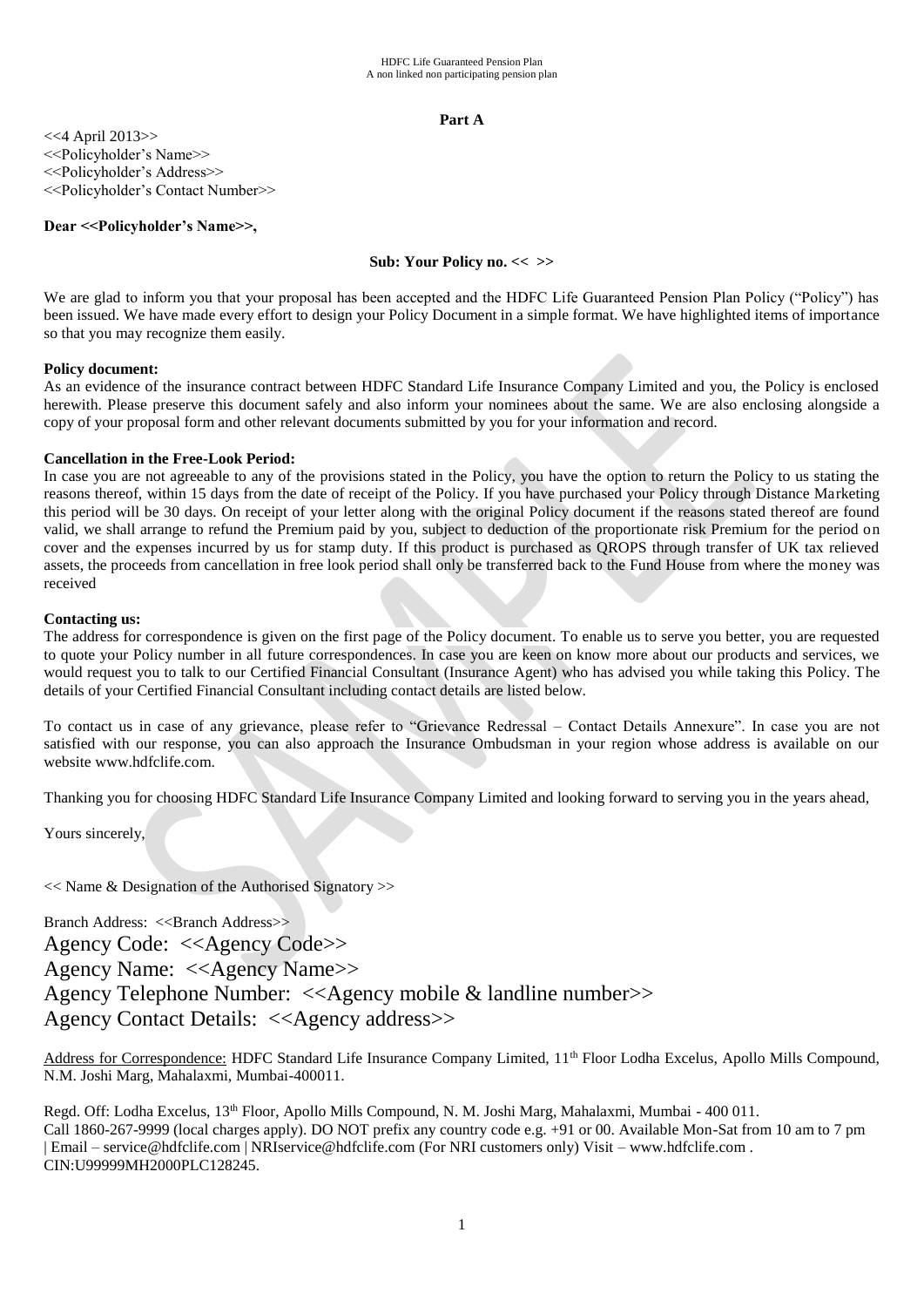# **POLICY DOCUMENT- HDFC LIFE GUARANTEED PENSION PLAN Unique Identification Number: <<101N092V03>>**

Your Policy is a conventional without profits limited Premium paying pension Policy. This Policy is the evidence of a contract between HDFC Standard Life Insurance Company Limited ('We'/ 'Company') and the Policyholder ('You') as described in the Policy Schedule given below. This Policy is based on the Proposal made by the within named Policyholder and submitted to the Company along with the required documents, declarations, statements, and other information received by the Company from the Policyholder, Life Assured or on behalf of the Policyholder. This Policy is effective upon receipt and realisation, by the Company, of the consideration payable as First Premium under the Policy. This Policy is written under and will be governed by the applicable laws in force in India and all Premiums and Benefits are expressed and payable in Indian Rupees.

# **POLICY SCHEDULE**

Policy number: << >> **Client ID: << >>**

# **Policyholder Details**

| <b>Name</b>    |       |  |
|----------------|-------|--|
| <b>Address</b> | - - - |  |

# **Life Assured Details**

| <b>Name</b>                                                       | $<<$ $>>$            |
|-------------------------------------------------------------------|----------------------|
| Date of Birth                                                     | $<<$ dd/mm/yyyy $>>$ |
| Age on the Date of Risk Commencement $\vert \ll \gg \gamma$ years |                      |
| <b>Age Admitted</b>                                               | $<<$ Yes/No>>        |

# **Policy Details**

| 1 онеу пения                     |                                                           |
|----------------------------------|-----------------------------------------------------------|
| <b>Date of Risk Commencement</b> | $<<$ RCD $>>$                                             |
| Date of Issue                    | $<<$ First Issue Date $>>$                                |
| <b>Premium Due Date(s)</b>       | $<<$ dd /month $>>$                                       |
| <b>Sum Assured on Vesting</b>    | $\mathrm{Rs.} \ll \gg$                                    |
| <b>Annualised Premium</b>        | $\text{Rs.}<<\gg\rangle$                                  |
| <b>Policy Term</b>               | $<<$ >> years                                             |
| <b>Premium Paying Term</b>       | $<< 5/7/10$ >> years                                      |
| <b>Frequency</b>                 | << Annual/Half-yearly/ Quarterly/ Monthly >>              |
| <b>Premium per Frequency</b>     | $\text{Rs.} \ll \gg$                                      |
| <b>Grace Period</b>              | $<< 15$ (for Monthly mode) 30 (for other modes) $>>$ days |
| <b>Final Premium Due Date</b>    | $<<$ dd/mm/yyyy $>>$                                      |
| <b>Vesting Date</b>              | $<<$ dd/mm/yyyy $>>$                                      |

The Premium amount is excluding any Service Tax and other levies leviable on the Premium. Amount of Service Tax and other levies will be charged at actuals as per prevalent rate.

# **NOMINATION SCHEDULE**

| <b>Nominee's Name</b>              | $<<$ Nominee-1 $>>$  | $<<$ Nominee-2 $>>$ |
|------------------------------------|----------------------|---------------------|
| <b>Date of Birth of Nominee</b>    | $<<$ dd/mm/yyyy $>>$ | $<<$ dd/mm/yyyy >>  |
| <b>Nomination Percentage</b>       | $<<$ >> %            | $<<$ >> %           |
| <b>Nominee's Address</b>           | $<<$ >>              | $<<$ >>             |
| <b>Appointee's Name</b>            |                      |                     |
| (Applicable where the nominee is a | $<<$ >>              |                     |
| minor)                             |                      |                     |
| Date of Birth of Appointee         | $<<$ dd/mm/yyyy >>   |                     |
| <b>Appointee's Address</b>         | $<<$ >>              |                     |
|                                    |                      |                     |

Address for Communication  $\vert \ll \gg$ 

Signed at Mumbai on <<>>

For HDFC Standard Life Insurance Company Limited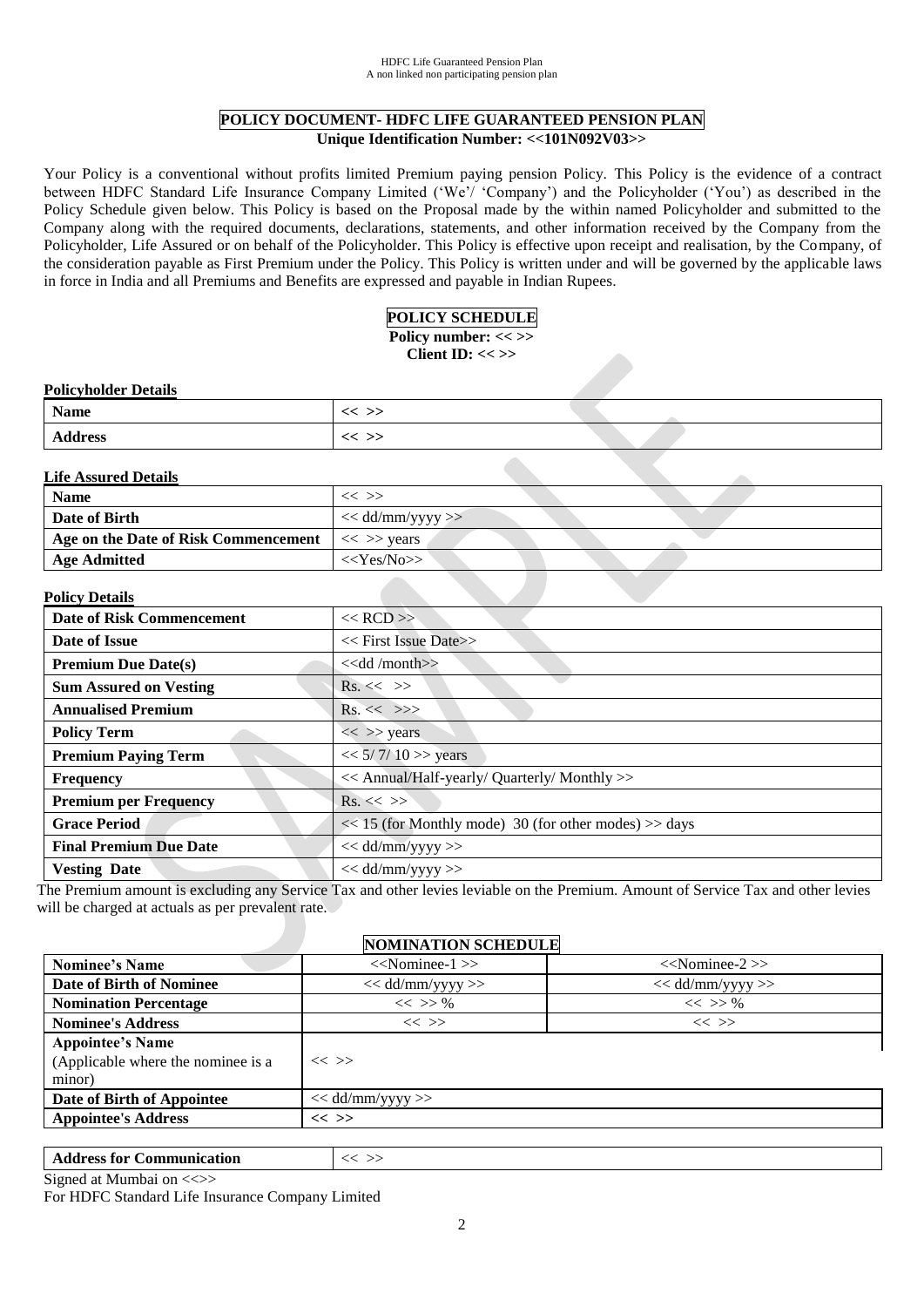# Authorised Signatory

In case you notice any mistake, you may return the Policy document to us for necessary correction.

# **SPACE FOR ENDORSEMENTS**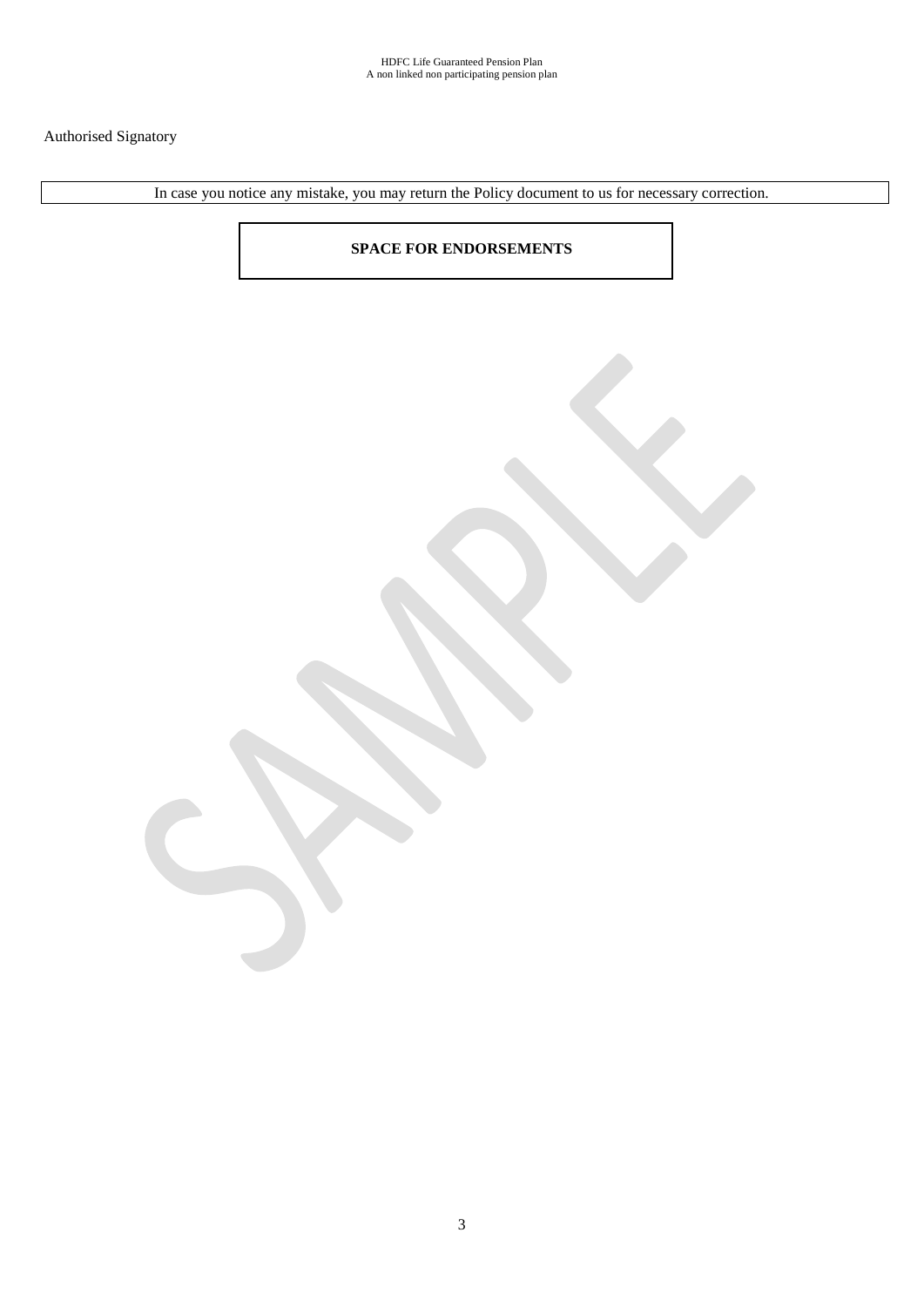# **Part B**

#### **Definitions**

- (1) *Appointee* means the person named by you and registered with us in accordance with the Nomination Schedule, who is authorized to receive the Death Benefit under this Policy on the death of the Life Assured while the Nominee is a minor;
- (2) *Assignee* means the person to whom the rights and benefits under this Policy are transferred by virtue of assignment under section 38 of the Insurance Act, 1938; as amended from time to time
- (3) *Authority/ IRDAI* means Insurance Regulatory and Development Authority of India.
- (4) *Company, company, Insurer, Us, us, We, we, Our, our –* means or refers to HDFC Standard Life Insurance Company Limited.
- *(5) Date of Risk Commencement*  means the date, as stated in the Policy Schedule, on which the insurance coverage under this Policy commences;
- (6) *Frequency of Premium Payment*  means the period, as stated in the Policy Schedule, between two consecutive Premium due dates for the Policy;
- (7) *Fund House -* pension fund administrator who had transferred the accumulated pension pot of the Policyholder to HDFC Life QROPS
- (8) *Life Assured* The Life Assured is the person as stated in the Policy Schedule on whose life the contingent events have to occur for the Benefits to be payable. The Life Assured may be the Policyholder.
- (9) *Nominee* means the person named by you and registered with us in accordance with the Nomination Schedule, who is authorized to receive the Death Benefit under this Policy, on the death of the Life Assured;
- (10)*Policyholder, You, you, your* means or refers to the Policyholder stated in the Policy Schedule.
- (11)*Policy* Term means the term of the Policy as stated in the Policy Schedule;
- (12)*Premium(s*) means an amount stated in the Policy Schedule, payable by you to us for every Policy Year by the due dates, and in the manner stated in the Policy Schedule, to secure the benefits under this Policy, excluding service tax or any other taxes, cesses or levies;
- (13)*Premium Paying Term*  means the period as stated in the Policy Schedule, in years, over which Premiums are payable;
- (14)*Revival of a Policy*  means restoration of the Policy, which was discontinued due to the non-payment of Premium, by the Company with all the benefits mentioned in the Policy document, with or without rider benefits, if any, upon the receipt of all the Premiums due and other charges/late fee, if any, as per the terms and conditions of the Policy, upon being satisfied as to the continued insurability of the insured/Policyholder on the basis of the information, documents and reports furnished by the Policyholder.
- (15)*Revival Period*  means the period of two consecutive years from the date of discontinuance of the Policy, during which period the Policyholder is entitled to revive the Policy, which was discontinued due to the non-payment of Premium, in accordance with the terms of Revival of a Policy.
- (16)*Sum Assured on Vesting* Sum Assured on vesting is the absolute amount of benefit which is guaranteed to become payable on the vesting of the Policy as per the terms and conditions specified in the Policy.
- *(17)Surrender*  means complete withdrawal/ termination of the entire Policy.
- (18)*Surrender Value*  means an amount, if any, that becomes payable in case of Surrender of the Policy in accordance with the terms and conditions of the Policy.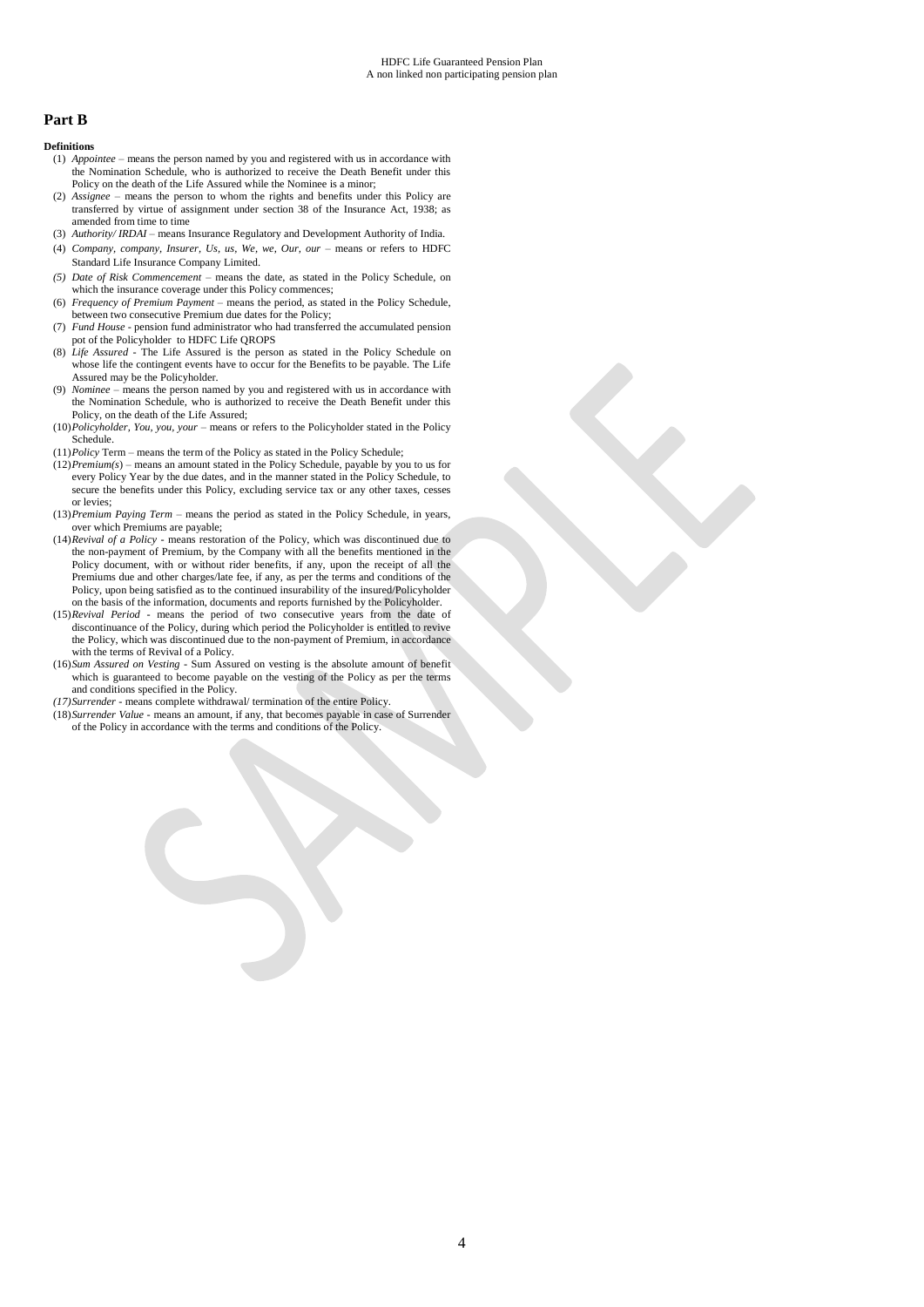# **Part C**

- **(1) Benefits** (1) Vesting Benefit - On survival of the Life Assured till the vesting date and provided all Premiums which have fallen due are paid, the amount available for annuitisation shall be the sum of:
	- Sum Assured on Vesting,
	- Accrued Guaranteed Additions and
	- Vesting Addition.
	- (2) For details on Guaranteed Additions and Vesting Addition, please refer to Clause 4 of Part D.
	- (3) Death Benefit On death of the Life Assured before the vesting date and provided all Premiums which have fallen due are paid, the amount payable shall be the total Premiums paid accumulated at a guaranteed rate of 6% per annum compounded annually.
	- (4) The Death Benefit payable shall be at least equal to 105% of the total Premiums paid till the date of death.
	- (5) For the purpose of computation of the Death Benefit, the Premiums shall exclude any taxes paid such as Service Tax and other levies.
	- (6) Upon the payment of the Death Benefit or the Vesting Benefit, the Policy terminates and no further benefits are payable.
	- (7) For a paid-up Policy, the Death and Vesting Benefits payable shall be as described in Clause 2 of Part D.
	- (8) For details on the annuitisation of the Death Benefit and the Vesting Benefit, please refer to Clause 6 of Part D.
	- (9) The recipients of benefits under this policy shall be as specified below:
	- Death Benefit shall be payable to the nominee(s), if the Policyholder and the Life Assured are the same; or to the Policyholder if the Life Assured is other than the Policyholder
	- All other Benefits shall be payable to the Policyholder.
- **(2) Payment and cessation of Premiums**
- (1) The first Premium must be paid along with the submission of your completed application. Subsequent Premiums are due in full on the due dates as per the frequency set out in your Policy Schedule.
- (2) Premiums under the Policy can be paid on yearly, half-yearly, quarterly or monthly basis as per the chosen frequency and as set out in the Policy Schedule or as amended subsequently.
- (3) If you have chosen monthly premium payment frequency, we may collect first 3 months premium along with the proposal form. The Premiums that are paid before the due date will be deemed to have been received on the due date for that regular Premium respectively. As per the current Regulations, we will accept Premiums in advance provided the Premiums are falling due in the same financial year.
- (4) A grace period of not more than 30 days, where the mode of payment of Premium is other than monthly, and not more than 15 days in case of monthly mode, is allowed for the payment of each renewal Premium after the first Premium. We will not accept part payment of the premium.
- (5) If any Premium remains unpaid after the expiry of the grace period, your Policy may lapse or become Paid-Up, as described in Clause 2 of Part D, with effect from the due date of the first unpaid Premium. In that event, the benefits under such Policy shall be payable in accordance with Clause 2 of Part D as stated below.
- (6) Premiums are payable by You without any obligation on us to issue a reminder notice to You.
- (7) Where the Premiums have been remitted otherwise than in cash, the application of the Premiums received is conditional upon the realization of the proceeds of the instrument of payment, including electronic mode.
- (8) The Benefits payable under this Policy will be paid after deduction of the Premium fallen due during the then current Policy year, if such Premium has remained unpaid.
- (9) If you suspend payment of Premium for any reason whatsoever, Clause 2 of Part D (Lapsed Policies and Paid –Up Policies) may apply and we shall not be held liable for any loss of benefits.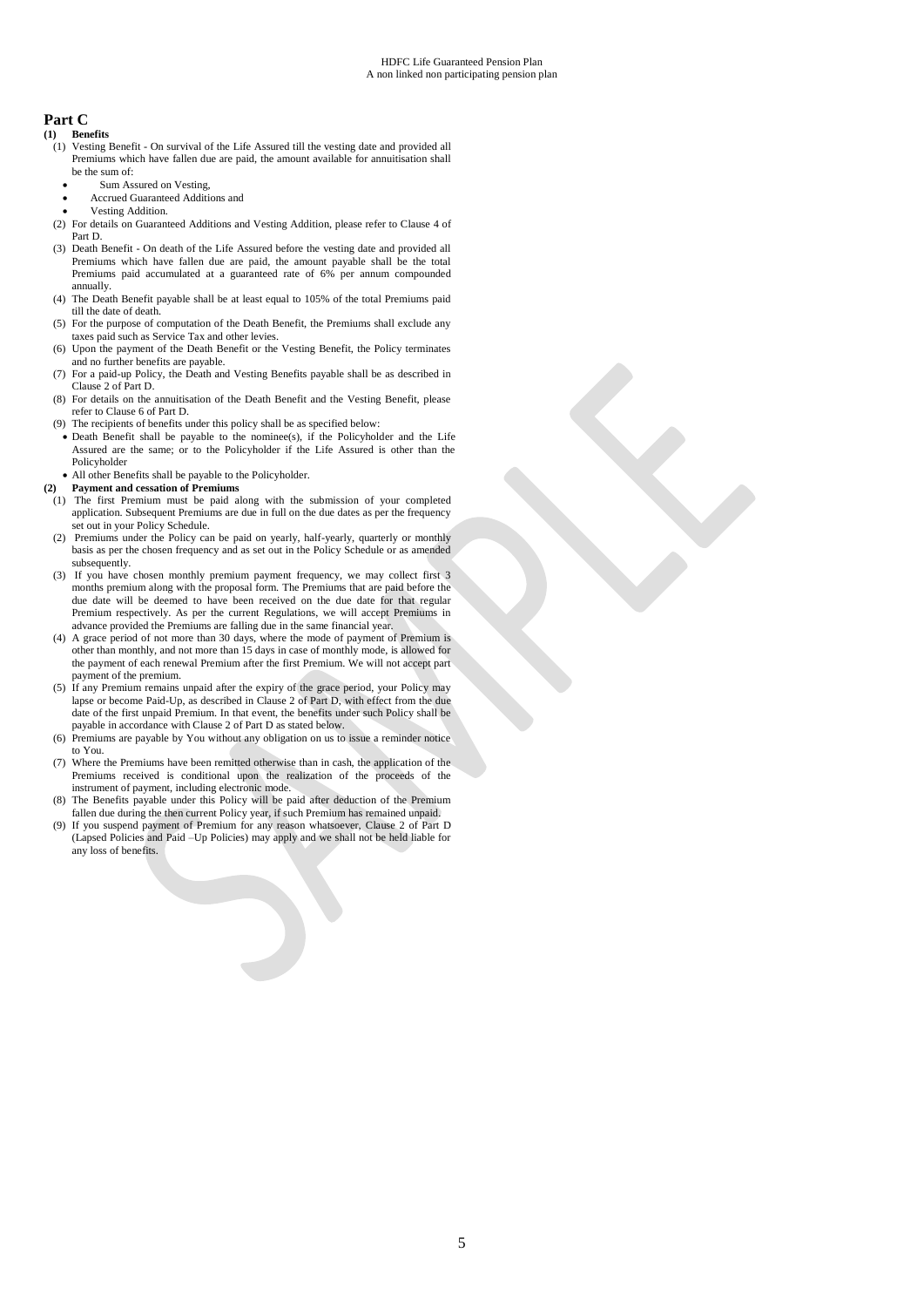# **Part D**

- **(1) Surrender Value** (1) The Policy will acquire a minimum Guaranteed Surrender Value (GSV) upon the payment of:
	- The first two years' Premiums, if the Premium paying term is less than 10 years; or
	- The first three years' Premiums, if the Premium paying term is 10 years or more.
- (2) The minimum GSV shall be the sum of:
	- Applicable GSV factors on the Premiums paid at the time of surrender multiplied to the total Premiums paid to date.
	- Applicable GSV factors on Guaranteed Additions at the time of surrender multiplied to the Guaranteed Additions already accrued to the Policy. The GSV factors applicable for Premiums paid and accrued Guaranteed Additions
- are as specified in Appendix 1. (3) The Company may pay a Surrender Value higher than the minimum Guaranteed Surrender Value in the form of a Special Surrender Value (SSV).
- (4) For the purpose of calculation of Surrender Value, Premium will exclude any taxes paid.
- (5) For details on the annuitisation of the Surrender Benefit, please refer to Clause 6 of Part D.

### **(2) Lapsed Policies and Paid-Up policies**

- (1) If any Premium remains unpaid after the expiry of the grace period and your Policy has not acquired a minimum GSV, your Policy's status will be altered to lapsed status and the cover will cease.
- (2) No benefits would be payable under a lapsed Policy.
- (3) If any Premium remains unpaid after the expiry of the grace period and your Policy has acquired a minimum GSV, your Policy's status will be altered to paid-up status.
- (4) Once your Policy is altered to paid-up status, the 'Sum Assured on Vesting' will reduce to paid-up Sum Assured and your Policy will cease to qualify for any future Guaranteed Additions. The paid-up Sum Assured will be calculated as the 'Sum Assured on Vesting' multiplied by the ratio of the Premiums paid to the Premiums payable under the Policy.
- (5) A lapsed or paid-up Policy may be revived subject to the terms and conditions as described under Clause 3 of Part D.
- (6) The Vesting Benefit for a paid-up Policy shall be the sum of:
	- Paid-up Sum Assured,
	- Guaranteed Additions (accrued before the Policy became paid-up) and
- Vesting Addition (calculated based on the paid-up Sum Assured).
- (7) The Death Benefit for a paid-up Policy shall be the total Premiums paid, accumulated at a guaranteed rate of 6% per annum compounded annually.
- (8) The Death Benefit payable shall be at least equal to 105% of the total premiums paid till the date of death.
- (9) For the purpose of computation of Death Benefit, the Premiums shall exclude any taxes paid such as Service Tax and other levies.
- (10)If a paid-up Policy is subsequently surrendered, the Surrender Benefit shall be the Vesting Benefit for such paid-up Policy multiplied by the applicable SSV factor.

## **(3) Revival of the Policy**

If your Policy has been paid-up or lapsed, it may be revived subject to the IRDA(Non-Linked Insurance Products) Regulations, 2013 as amended from time to time and the terms and conditions that we may specify from time to time. Currently, the application for the revival should be made within two years from the due date of the first unpaid Premium and before the expiry of the Policy Term. The revival will be subject to satisfactory evidence of continued insurability of the Life Assured and payment of outstanding Premiums with interest. Once the Policy is revived, you are entitled to receive all contractual benefits.

#### **(4) Guaranteed Additions and Vesting Addition**

- (1) Subject to Premiums being paid as and when due under the Policy, the Policyholder shall receive at vesting annual Guaranteed Additions at a rate of 3% of the 'Sum Assured on Vesting', accrued at the end of every Policy year, throughout the Policy Term.
- (2) Upon Vesting, the Policyholder shall receive a Vesting Addition based on the Policy Term as described below.

| <b>Policy Term</b> | <b>Vesting Addition</b><br>(% of Sum Assured<br>on Vesting) | <b>Policy Term</b> | <b>Vesting Addition</b><br>(% of Sum Assured<br>on Vesting) |
|--------------------|-------------------------------------------------------------|--------------------|-------------------------------------------------------------|
| 10 years           | 30%                                                         | 16 years           | 48%                                                         |
| 11 years           | 33%                                                         | 17 years           | 51%                                                         |
| 12 years           | 36%                                                         | 18 years           | 54%                                                         |
| 13 years           | 39%                                                         | 19 years           | 57%                                                         |
| 14 years           | 42%                                                         | 20 years           | 60%                                                         |
| 15 years           | 45%                                                         |                    |                                                             |

- (3) If your Policy is in paid-up status, it will cease to qualify for any future Guaranteed Additions. Guaranteed Additions accrued to the Policy on the date the Policy is altered to paid-up status, will continue to be attached. Upon Vesting, the Policyholder shall receive a Vesting Addition calculated based on the paid-up Sum Assured.
- **(5) Alterations**

The Premium paying frequency can be changed subject to the minimum Premium conditions. The Annualised Premium cannot be decreased or increased at any point of time except due to a change in Premium paying frequency and only to that extent. **(6) Annuitisation Provisions**

- (1) Death Benefit The nominee shall have the following options:
- To utilise the Death Benefit, fully or partly, for purchasing an immediate annuity product from us at the then prevailing annuity rate offered; or
- To withdraw the entire Death Benefit.
- (2) Vesting Benefit The Policyholder shall have the following options:
- To commute to the extent allowed under the Income Tax laws and to utilise the residual amount to purchase an immediate annuity product from us at the then prevailing annuity rate offered; or
- To utilise the Vesting Benefit to purchase a single premium deferred pension product from us.
- (3) Surrender Benefit The Policyholder shall have the following options:
- To commute to the extent allowed under the Income Tax laws and to utilise the residual amount to purchase an immediate annuity product from us at the then prevailing annuity rate offered; or
- To utilise the Surrender Benefit to purchase a single premium deferred pension product from us.
- **(7) Access to benefits/payout if this product is purchased as QROPS (Qualifying Recognized Overseas Pension Scheme), through transfer of UK tax relieved assets** Notwithstanding anything stated under this document, the following terms & conditions shall apply to QROPS Policyholders:

#### i) Benefits on Surrender

If this product is purchased as QROPS through transfer of UK tax relieved assets, access to benefits from policy proceeds both in the form of tax free commutation and Annuitisation, would be restricted till the Policyholder attains 55 years of age or the policy acquires GSV whichever is later

#### ii) Cancellation in the Free-Look Period

If this product is purchased as QROPS through transfer of UK tax relieved assets, the proceeds from cancellation in free look period shall only be transferred back to the Fund House from where the money was received

# **(8) Loans**

#### Loans are not available under this Policy. **(9) Cancellation in the Free-Look Period:**

In case you are not agreeable to any of the provisions stated in the Policy, you have the option to return the Policy to us stating the reasons thereof, within 15 days from the date of receipt of the Policy. If you have purchased your Policy through Distance Marketing this period will be 30 days. On receipt of your letter along with the original Policy document if the reasons stated thereof are found valid, we shall arrange to refund the Premium paid by you, subject to deduction of the proportionate risk Premium for the period on cover and the expenses incurred by us for stamp duty. If this product is purchased as QROPS through transfer of UK tax relieved assets, the proceeds from cancellation in free look period shall only be transferred back to the Fund House from where the money was received.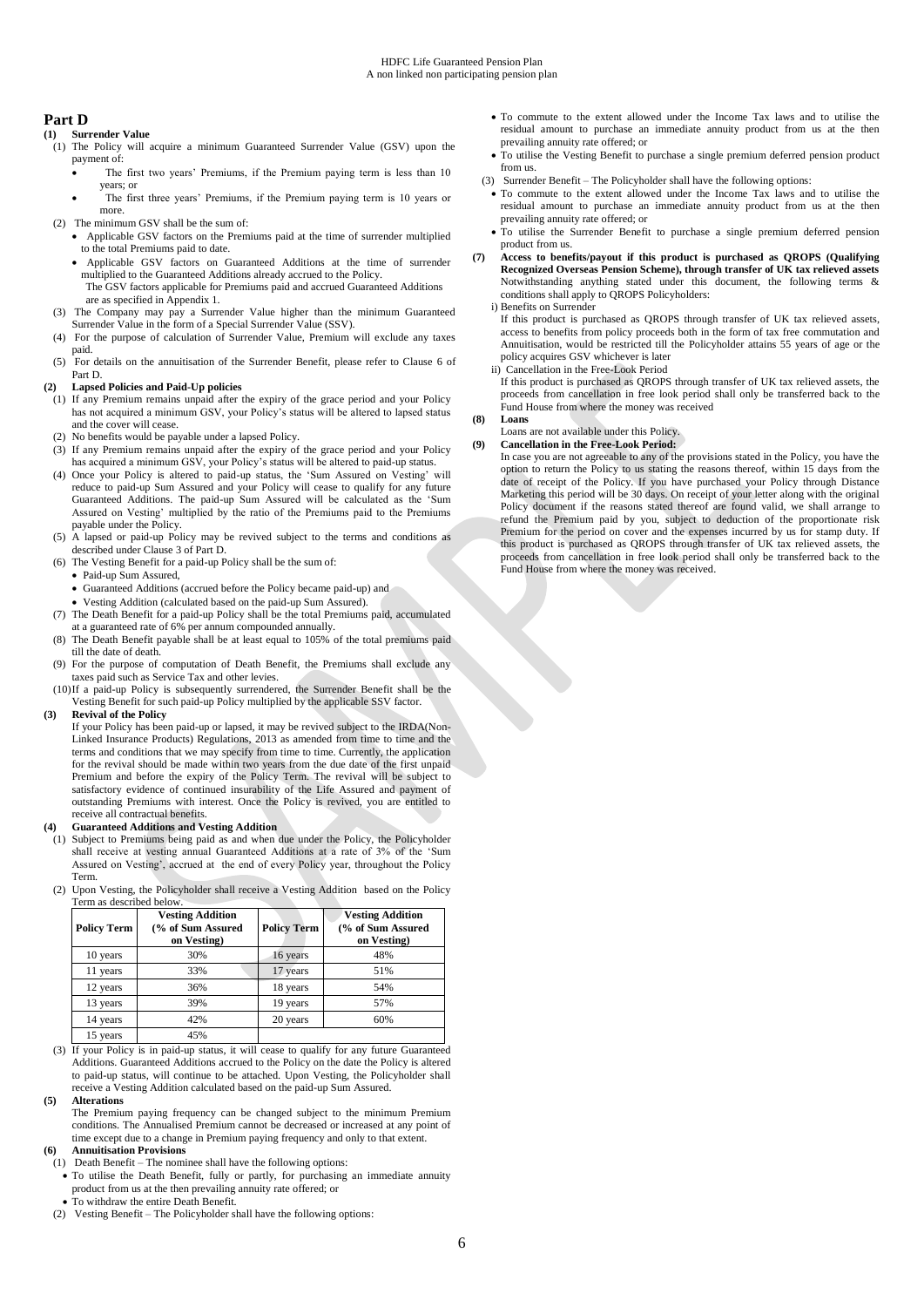# **Part E**

## **1. Additional Servicing Charges**

- Any additional servicing request initiated by the Policyholder will attract a charge of Rs. 250 per request. This charge may be increased to allow for inflation. This charge may be waived by the Insurer. The list of additional services eligible under this product is given below. Any administrative servicing that we may introduce at a later date would be included to this list:
- a) Premium collection related services such as cheque pick-up / Premium payment via outstation cheques / drop-box deposit
- b) Cheque bounce/cancellation of cheque
- c) Request for duplicate documents such as duplicate premium receipt, duplicate policy document
- d) Cancellation/failure of ECS/SI due to an error at client's end or fresh request of ECS / SI mandate initiated by client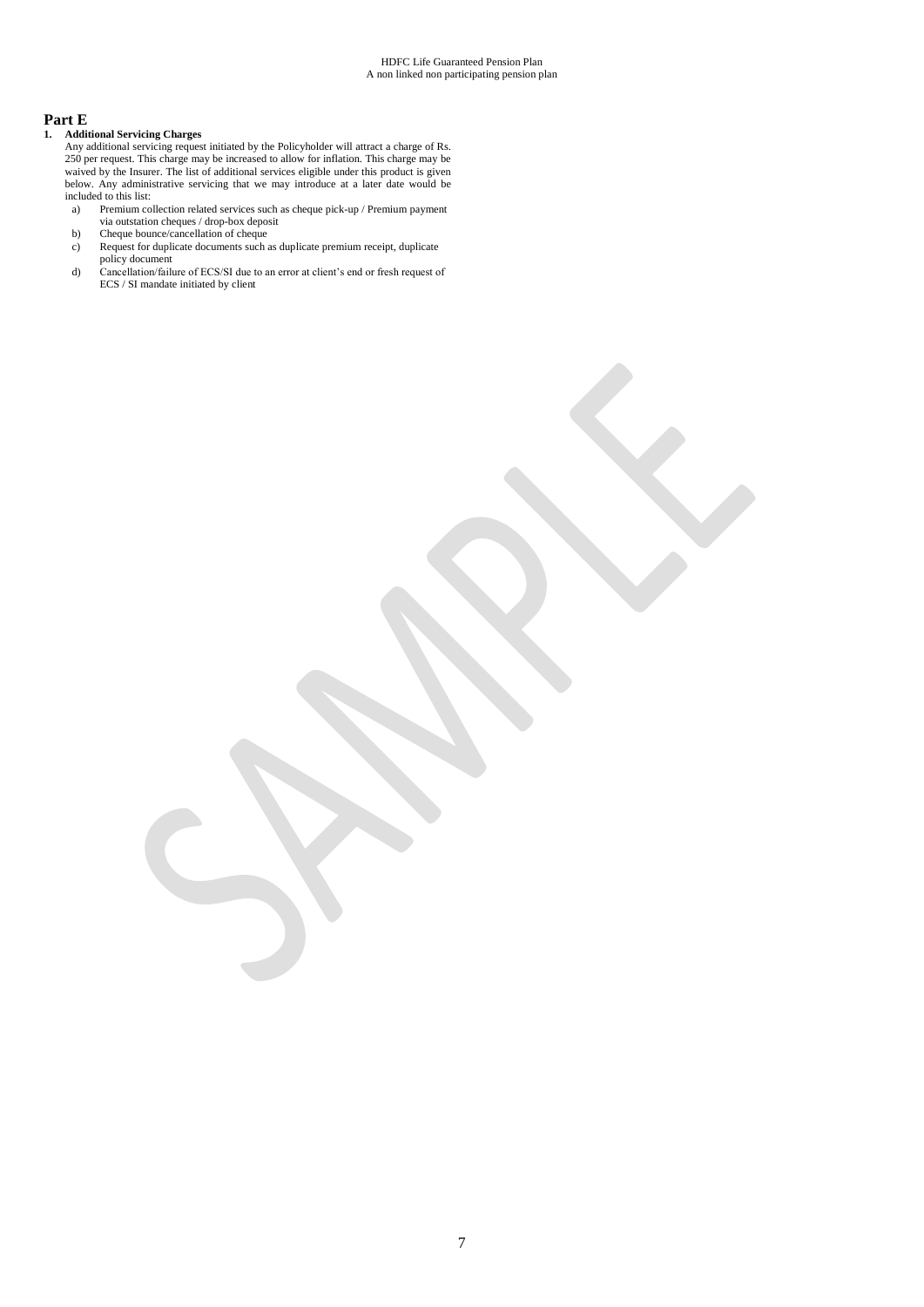## **Part F**

#### **(1) Assignment & Nomination**

Any notice of assignment or change in nomination must be notified in writing to us at our Correspondence Address noted in your Policy Schedule together with supporting documents as required and will be dealt with according to Section 38 and Section 39 of Insurance Act, 1938.

## **(2) Exclusions**

## There are no exclusions in this Policy.

**(3) Incorrect Information and Non-Disclosure** Fraud, misrepresentation and forfeiture would be dealt with in accordance with provisions of Section 45 of the Insurance Act 1938 as amended from time to time. Simplified version of the provisions of Section 45 is enclosed in Annexure II for reference.

#### **(4) Policy on the life of a Minor**

The Policy cannot be taken for the benefit of the Life Assured who is a minor.

**(5) Service Tax and other levies** As per the current laws, Service Tax and other levies as applicable on life insurance Premium and is payable in addition to the Premium amount specified in the Policy Schedule. Any other indirect tax, statutory levy or duty leviable in future including changes in the rate of any of the above may become payable by you by any method we deem appropriate including by levy of an additional monetary amount in addition to the Premium.

- **(6) Pre-requisites for payment of benefits**
- (1) Vesting Benefit The Vesting Benefit will be paid if and only if The Policy has vested and the Life Assured is alive on the Vesting Date,
	- No claim has been made on the Policy.
	- The Policy has not been surrendered, cancelled or terminated; and
	- All relevant documents including the original Policy document in support of your claim have been provided to the Company.
- (2) Death Benefit The Death Benefit will be paid if and only if
	- The death of the Life Assured has occurred before the Vesting Date, The Policy provisions specified in Clause 2 of Part F (Exclusions) and Clause 3 of
	- Part F (Incorrect Information and Non Disclosure) are not attracted, The Policy has not been surrendered, cancelled or terminated; and
	- All relevant documents in support of the claim have been provided to the Company. These would normally include the following:
		- Fully completed claim form
		- $\circ$  Original Policy document
		- o Original or certified copy of death registration certificate,
		- o Original or certified copy of certificate of doctor certifying death,
		- o Original or certified copy of certificate of cremation or burial, and
		- Originals or certified copy of any medical reports that we consider relevant to the death.
	- Depending on the circumstances of the death, further documents may be called for as we deem fit.
	- We may condone the delay in claim intimation, if the delay is proved to be for reasons beyond the control of the claimant.
- **(7) Modification, Amendment, Re-enactment of or to the Insurance laws and rules, regulations, guidelines, clarifications, circulars etc there under** 
	- (1) This Policy is subject to
		- The Insurance Act 1938, as amended by the Insurance Regulatory and Development Authority Act, 1999.
		- Amendments, modifications (including re-enactment) as may be made from time to time, and
		- Other such relevant Regulations, Rules, Laws, Guidelines, Circulars, Enactments etc as may be introduced there under from time to time.
	- (2) We reserve the right to change any of these Policy Provisions / terms and conditions in accordance with changes in applicable Regulations or Laws or if it becomes impossible or impractical to enact the provision / terms and conditions.
	- (3) We are required to obtain prior approval from the IRDAI or any successor body before making any material changes to these provisions, except for changes of regulatory / statutory nature.
	- (4) We reserve the right to require submission of such documents and proof at all life stages of the Policy as may be necessary to meet the requirements under Anti- money Laundering/Know Your Customer norms and as may be laid down by IRDAI and other regulators from time to time.

#### **(8) Notices**

Any notice, direction or instruction given to Us, under the Policy, shall be in writing and delivered by hand, post, facsimile or from registered electronic mail ID to: HDFC Standard Life Insurance Company Limited, 11th Floor, Lodha Excelus, Apollo Mills Compound, N.M. Joshi Marg, Mahalaxmi, Mumbai - 400011.

Registered Office: Lodha Excelus, 13th Floor, Apollo Mills Compound, N.M. Joshi Marg, Mahalaxmi, Mumbai - 400011.

Helpline number: 18602679999 (Local charges apply)

E-mail: service@hdfclife.com

Or such other address as may be informed by Us.

Similarly, any notice, direction or instruction to be given by Us, under the Policy, shall be in writing and delivered by hand, post, courier, facsimile or registered electronic mail ID to the updated address in the records of the Company.

You are requested to communicate any change in address, to the Company supported by the required address proofs to enable the Company to carry out the change of address in its systems. The onus of intimation of change of address lies with the Policyholder. An updated contact detail of the Policyholder will ensure that correspondences from the Company are correctly addressed to the Policyholder at the latest updated address.

**Appendix 1: Guaranteed Surrender Value Factors Guaranteed Surrender Value Factors as percentage of Premiums paid**

| Policy Year  | Premium Paying Term of<br>5 years and 7 years | Premium Paying Term<br>of 10 years |
|--------------|-----------------------------------------------|------------------------------------|
|              | 30%                                           | n/a                                |
|              | 30%                                           | 30%                                |
| 4 to 7       | 50%                                           | 50%                                |
| Last 2 years | 90%                                           | 90%                                |

After the seventh Policy year, the % of Premiums paid for Guaranteed Surrender Value calculation shall be interpolated such that it smoothly progresses from 50% at the end of the seventh Policy year to 90% two years before Vesting.

#### **Guaranteed Surrender Value Factors for accrued Guaranteed Additions**

|                                     | <b>Policy Term</b> |                   |       |                                                             |             |       |       |                                                 |       |             |       |
|-------------------------------------|--------------------|-------------------|-------|-------------------------------------------------------------|-------------|-------|-------|-------------------------------------------------|-------|-------------|-------|
| No. of<br>years<br>Premiums<br>paid | 10                 | 11                | 12    | 13                                                          | 14          | 15    | 16    | 17                                              | 18    | 19          | 20    |
| $\overline{2}$                      |                    | 32.7% 28.4%       | 24.7% | 21.5%                                                       | 18.7%       | 16.3% | 14.1% | 12.3% 10.7%                                     |       | 9.3%        | 8.1%  |
| 3                                   |                    | 37.6% 32.7%       | 28.4% |                                                             | 24.7% 21.5% | 18.7% |       | 16.3% 14.1% 12.3%                               |       | 10.7%       | 9.3%  |
| $\overline{\mathbf{4}}$             |                    |                   |       | 43.2% 37.6% 32.7% 28.4% 24.7% 21.5% 18.7% 16.3% 14.1% 12.3% |             |       |       |                                                 |       |             | 10.7% |
| 5                                   |                    | 49.7% 43.2%       | 37.6% |                                                             |             |       |       | 32.7% 28.4% 24.7% 21.5% 18.7% 16.3% 14.1% 12.3% |       |             |       |
| 6                                   |                    |                   |       | 57.2% 49.7% 43.2% 37.6% 32.7% 28.4%                         |             |       |       | 24.7% 21.5% 18.7%                               |       | 16.3%       | 14.1% |
| $\overline{7}$                      |                    | 65.8% 57.2%       | 49.7% |                                                             |             |       |       | 43.2% 37.6% 32.7% 28.4% 24.7% 21.5% 18.7% 16.3% |       |             |       |
| 8                                   |                    | 75.6% 65.8%       | 57.2% |                                                             |             |       |       | 49.7% 43.2% 37.6% 32.7% 28.4% 24.7% 21.5% 18.7% |       |             |       |
| 9                                   |                    | 87.0% 75.6% 65.8% |       |                                                             |             |       |       | 57.2% 49.7% 43.2% 37.6% 32.7% 28.4%             |       | 24.7%       | 21.5% |
| 10                                  |                    | 87.0%             |       | 75.6% 65.8% 57.2%                                           |             | 49.7% |       | 43.2% 37.6% 32.7% 28.4% 24.7%                   |       |             |       |
| 11                                  |                    |                   | 87.0% |                                                             | 75.6% 65.8% |       |       | 57.2% 49.7% 43.2% 37.6% 32.7% 28.4%             |       |             |       |
| 12                                  |                    |                   |       | 87.0%                                                       | 75.6%       | 65.8% |       | 57.2% 49.7% 43.2% 37.6% 32.7%                   |       |             |       |
| 13                                  |                    |                   |       |                                                             | 87.0%       |       |       | 75.6% 65.8% 57.2% 49.7%                         |       | 43.2%       | 37.6% |
| 14                                  |                    |                   |       |                                                             |             |       |       | 87.0% 75.6% 65.8% 57.2% 49.7% 43.2%             |       |             |       |
| 15                                  |                    |                   |       |                                                             |             |       |       | 87.0% 75.6% 65.8%                               |       | 57.2% 49.7% |       |
| 16                                  |                    |                   |       |                                                             |             |       |       | 87.0% 75.6%                                     |       | 65.8%       | 57.2% |
| 17                                  |                    |                   |       |                                                             |             |       |       |                                                 | 87.0% | 75.6% 65.8% |       |
| 18                                  |                    |                   |       |                                                             |             |       |       |                                                 |       | 87.0% 75.6% |       |
| 19                                  |                    |                   |       |                                                             |             |       |       |                                                 |       |             | 87.0% |

Note: For Premium Payment Term of 10 years, the GSV is acquired only upon the payment of first three years' Premiums and therefore the factors corresponding to the second policy year do not apply.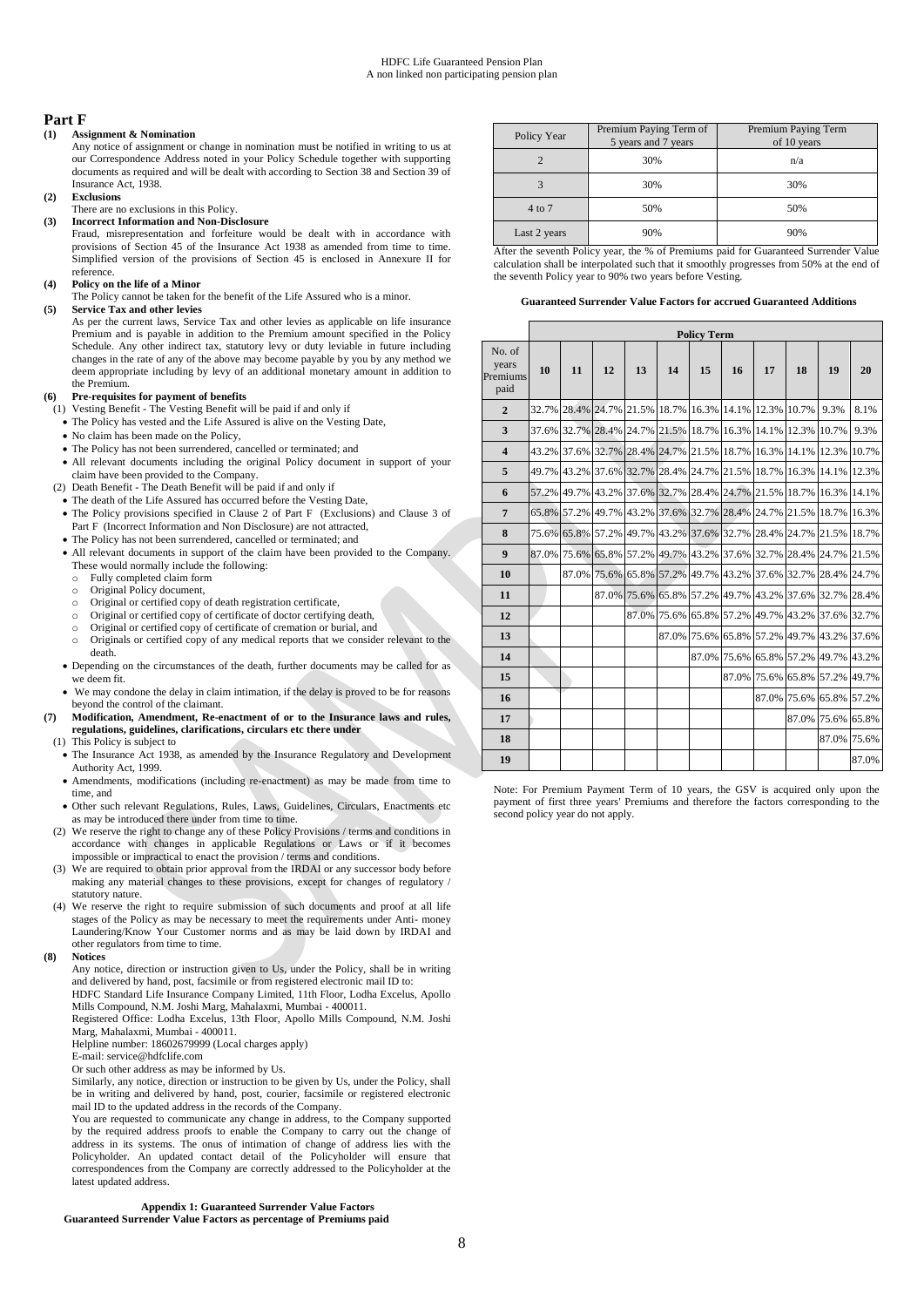# **Part G**

- **1. Complaint Resolution Process**  The customer can contact us on the below mentioned address in case of any complaint/ grievance:
	- Grievance Redressal Officer HDFC Standard Life Insurance Company Limited 11th Floor, Lodha Excelus, Apollo Mills Compound, N. M. Joshi Marg, Mahalaxmi, Mumbai, Maharashtra - 400011
	- Helpline number: 18602679999 (Local charges apply)
- E-mail: service@hdfclife.com ii. All grievances (Service and sales) received by the Company will be responded to
- within the prescribed regulatory Turn Around Time (TAT) of 14 days.
- iii. Written request or email from the registered email id is mandatory.
- iv. If required, we will investigate the complaints by taking inputs from the customer over the telephone or through personal meetings. v. We will issue an acknowledgement letter to the customer within 3 working days of
- the receipt of complaint. vi. The acknowledgement that is sent to the customer has the details of the complaint
- noumber, the Policy noumber and the Grievance Redressal Officer's name who will be handling the complaint of the customer. vii. If the customer's complaint is addressed within 3 days, the resolution communication
- will also act as the acknowledgment of the complaint.
- viii. The final letter of resolution will offer redressal or rejection of the complaint along with the reason for doing the sameso.
- ix. In case the customer is not satisfied with the decision sent to him or her, he or she may contact our Grievance Redressal Officer within 8 weeks of the receipt of the communication at any of the touch points mentioned in the document, failing which, we will consider the complaint to be satisfactorily resolved.
- x. The following is the escalation matrix in case there is no response within the prescribed timelines or if you are not satisfied with the response. The number of days specified in the below- mentioned escalation matrix will be applicable from the date of escalation.

| Level                                                       | Designation                                                                                  | Response Time   |
|-------------------------------------------------------------|----------------------------------------------------------------------------------------------|-----------------|
| 1st Level                                                   | Sr. Manager - Customer Relations                                                             | 10 working days |
| 2nd Level (for response)<br>not received from<br>Level $1)$ | Vice President - Customer Relations                                                          | 10 working days |
| Final Level (for<br>response not received<br>from Level 2)  | Sr. Vice President and Head<br>Customer Relations & Principal<br>Grievance Redressal Officer | 3 working days  |

xi. If you are not satisfied with the response or do not receive a response from us within 14 days, you may approach the Grievance Cell of IRDAI on the following contact details: IRDAI Grievance Call Centre (IGCC) TOLL FREE NO:155255 Email ID: complaints@irda.gov.in

Online- You can register your complaint online at http://www.igms.irda.gov.in/

Address for communication for complaints by fax/paper: Consumer Affairs Department Insurance Regulatory and Development Authority of India 9th floor, United India Towers, Basheerbagh Hyderabad – 500 029, Telangana State (India) Fax No: 91- 40 – 6678 9768

**2.** In the event you are dissatisfied with the response provided by us, you may approach the Insurance Ombudsman in your region. The contact details of the Insurance Ombudsman are provided below. A. Details and addresses of Insurance Ombudsman

| Office of the<br>Ombudsman | <b>Contact Details</b>                                                                                                                                                                                              | Areas of<br>Jurisdiction                           |
|----------------------------|---------------------------------------------------------------------------------------------------------------------------------------------------------------------------------------------------------------------|----------------------------------------------------|
| <b>AHMEDABAD</b>           | Office of the Insurance Ombudsman.<br>2nd Floor, Ambica House, Ashram Rd,<br>AHMEDABAD-380014.<br>Tel.:- 079-27545441/27546840 Fax: 079-<br>27546142<br>Email: bimalokpal.ahmedabad@gbic.co.in                      | Gujarat, Dadra &<br>Nagar Haveli,<br>Daman and Diu |
| BHOPAL                     | Office of the Insurance Ombudsman.<br>2nd Floor, Janak Vihar Complex, 6,<br>Malviya Nagar,<br>BHOPAL-462 003.<br>Tel.:- 0755-2769201/9202 Fax: 0755-<br>2769203<br>Email: bimalokpal.bhopal@gbic.co.in              | Madhya Pradesh &<br>Chhattisgarh                   |
| <b>BHUBANESHWAR</b>        | Office of the Insurance Ombudsman,<br>62, Forest Park,<br>BHUBANESHWAR-751 009.<br>Tel.:- 0674-2596455/2596003 Fax: 0674-<br>2596429<br>Email: bimalokpal.bhubaneswar@gbic.co.in                                    | Orissa                                             |
| <b>BENGALURU</b>           | Office of the Insurance Ombudsman.<br>24th Main Road, Jeevan Soudha Bldg.,<br>JP Nagar, 1st Phase, Ground Floor<br>$BENGALURI - 560025.$<br>Tel No: 080-26652049/26652048<br>Email: bimalokpal.bengaluru@gbic.co.in | Karnataka                                          |
| <b>CHANDIGARH</b>          | Office of the Insurance Ombudsman.                                                                                                                                                                                  | Punjab, Haryana,<br>Himachal Pradesh,              |

|                  | SCO No.101-103,2nd Floor, Batra Building,                                        | Jammu & Kashmir                          |
|------------------|----------------------------------------------------------------------------------|------------------------------------------|
|                  | Sector 17-D,<br>CHANDIGARH-160 017.                                              | , Chandigarh                             |
|                  | Tel.:- 0172-2706468/2772101 Fax: 0172-                                           |                                          |
|                  | 2708274<br>Email: bimalokpal.chandigarh@gbic.co.in                               |                                          |
| <b>CHENNAI</b>   | Office of the Insurance Ombudsman,                                               | Tamil Nadu.                              |
|                  | Fathima Akhtar Court, 4th Floor, 453 (old                                        | Pondicherry Town                         |
|                  | 312),<br>Anna Salai, Teynampet,                                                  | and Karaikal<br>(which are part of       |
|                  | CHENNAI-600 018.                                                                 | Pondicherry)                             |
|                  | Tel.:- 044-24333668/24335284 Fax: 044-<br>24333664                               |                                          |
|                  | Email: bimalokpal.chennai@gbic.co.in                                             |                                          |
| <b>NEW DELHI</b> | Office of the Insurance Ombudsman.                                               | Delhi                                    |
|                  | 2/2 A, Universal Insurance Bldg., Asaf Ali                                       |                                          |
|                  | Road.<br>NEW DELHI-110 002.                                                      |                                          |
|                  | Tel.:- 011-23234057/23232037 Fax: 011-                                           |                                          |
|                  | 23230858<br>Email: bimalokpal.delhi@gbic.co.in                                   |                                          |
| <b>GUWAHATI</b>  | Office of the Insurance Ombudsman,                                               | Assam,                                   |
|                  | "Jeevan Nivesh", 5th Floor, S.S. Road,                                           | Meghalaya,                               |
|                  | <b>GUWAHATI-781 001.</b><br>Tel.:- 0361-2132204/5   Fax: 0361-                   | Manipur, Mizoram,<br>Arunachal Pradesh,  |
|                  | 2732937                                                                          | Nagaland and                             |
|                  | Email: bimalokpal.guwahati@gbic.co.in                                            | Tripura                                  |
| <b>HYDERABAD</b> | Office of the Insurance Ombudsman,                                               | Andhra Pradesh,                          |
|                  | 6-2-46, 1st Floor, Moin Court, A.C.                                              | Telangana, Yanam                         |
|                  | Guards,                                                                          | and part of                              |
|                  | Lakdi-Ka-Pool,<br>HYDERABAD-500 004.                                             | Territory of<br>Pondicherry              |
|                  | Tel: 040-65504123/23312122 Fax: 040-                                             |                                          |
|                  | 23376599<br>Email: bimalokpal.hyderabad@gbic.co.                                 |                                          |
| <b>JAIPUR</b>    | Office of the Insurance Ombudsman,                                               | Rajasthan                                |
|                  | Ground Floor, Jeevan Nidhi II, Bhawani                                           |                                          |
|                  | Singh Road,                                                                      |                                          |
|                  | JAIPUR - 302005.<br>Tel: 0141-2740363                                            |                                          |
|                  | Email: bimalokpal.jaipur@gbic.co.in                                              |                                          |
| <b>ERNAKULAM</b> | Office of the Insurance Ombudsman,<br>2nd Floor, CC 27/2603, Pulinat Bldg., M.G. | Kerala,<br>Lakshadweep,                  |
|                  | Road.                                                                            | Mahe $-$ a part of                       |
|                  | ERNAKULAM-682015.                                                                | Pondicherry                              |
|                  | Tel: 0484-2358759/2359338 Fax: 0484-<br>2359336                                  |                                          |
|                  | Email: bimalokpal.ernakulam@gbic.co.in                                           |                                          |
| <b>KOLKATA</b>   | Office of the Insurance Ombudsman.                                               | West Bengal                              |
|                  | Hindustan Building. Annexe, 4th Floor,<br>C.R.Avenue.                            | Andaman &<br>Nicobar Islands,            |
|                  | <b>KOLKATA - 700072</b>                                                          | Sikkim                                   |
|                  | Tel No: 033-22124339/22124346 Fax:                                               |                                          |
|                  | 22124341<br>Email: bimalokpal.kolkata@gbic.co.in                                 |                                          |
| <b>LUCKNOW</b>   | Office of the Insurance Ombudsman,                                               | Districts of Uttar                       |
|                  | Jeevan Bhawan, Phase-2,<br>6th Floor, Nawal Kishore                              | Pradesh: Laitpur,<br>Jhansi, Mahoba,     |
|                  | Road, Hazaratganj,                                                               | Hamirpur, Banda,                         |
|                  | LUCKNOW-226 001.                                                                 | Chitrakoot,                              |
|                  | Tel: 0522 -2231331/2231330<br>Fax: 0522-<br>2231310                              | Allahabad,<br>Mirzapur,                  |
|                  | Email: bimalokpal.lucknow@gbic.co.in                                             | Sonbhabdra,                              |
|                  |                                                                                  | Fatehpur,                                |
|                  |                                                                                  | Pratapgarh,<br>Jaunpur, Varanasi,        |
|                  |                                                                                  | Gazipur, Jalaun,                         |
|                  |                                                                                  | Kanpur, Lucknow,                         |
|                  |                                                                                  |                                          |
|                  |                                                                                  | Unnao, Sitapur,<br>Lakhimpur,            |
|                  |                                                                                  | Bahraich,                                |
|                  |                                                                                  | Barabanki,                               |
|                  |                                                                                  | Raebareli, Sravasti,<br>Gonda, Faizabad, |
|                  |                                                                                  | Amethi,                                  |
|                  |                                                                                  | Kaushambi,                               |
|                  |                                                                                  | Balrampur, Basti,<br>Ambedkarnagar,      |
|                  |                                                                                  | Sultanpur,                               |
|                  |                                                                                  | Maharajgang,                             |
|                  |                                                                                  | Santkabirnagar,<br>Azamgarh,             |
|                  |                                                                                  | Kushinagar,                              |
|                  |                                                                                  | Gorkhpur, Deoria,<br>Mau, Ghazipur,      |
|                  |                                                                                  | Chandauli, Ballia,<br>Sidharathnagar     |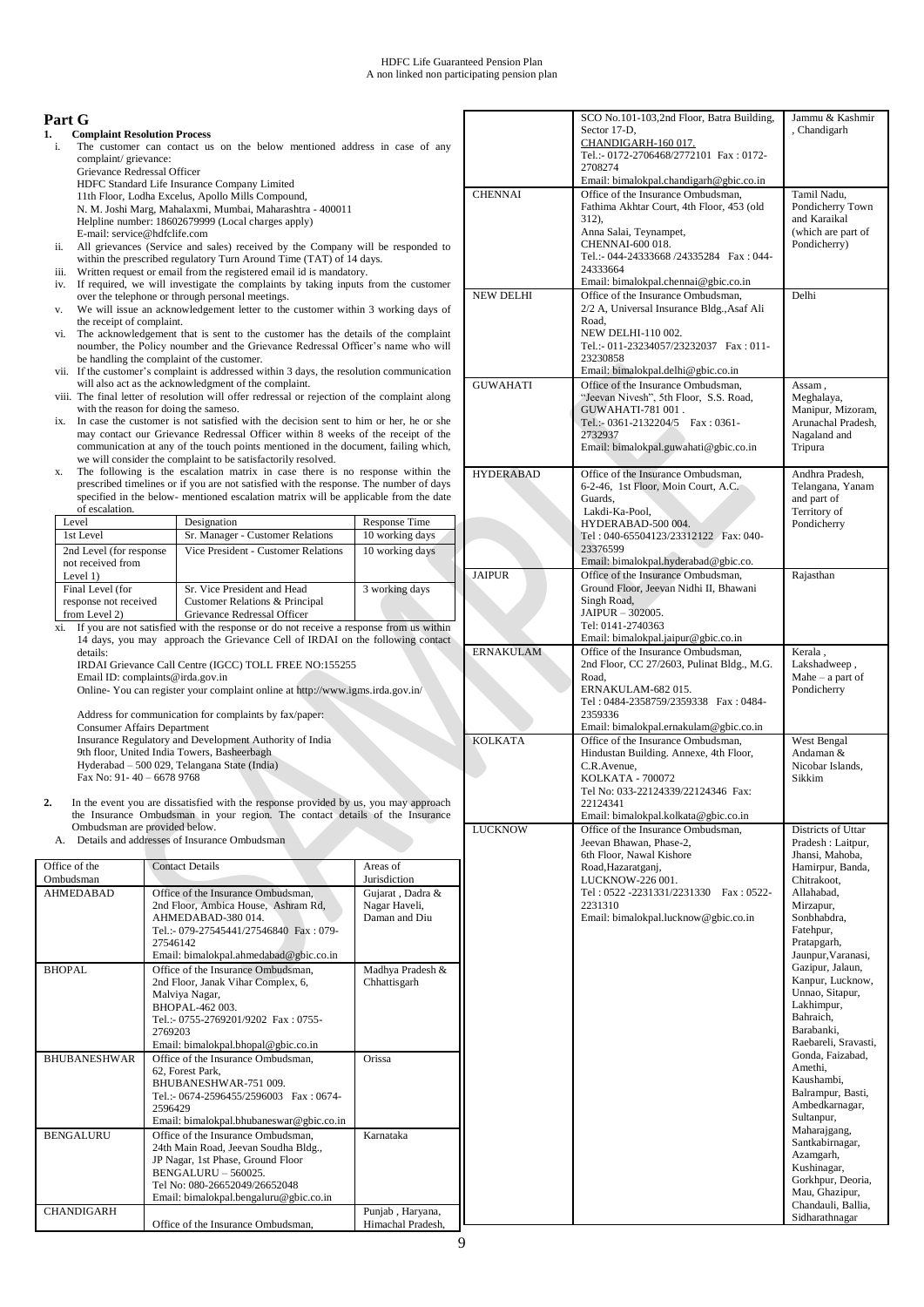#### HDFC Life Guaranteed Pension Plan A non linked non participating pension plan

| <b>MUMBAI</b> | Office of the Insurance Ombudsman,        | Goa, Mumbai          |
|---------------|-------------------------------------------|----------------------|
|               | 3rd Floor, Jeevan Seva Annexe, S.V. Road, | Metropolitan         |
|               | Santacruz(W),                             | Region excluding     |
|               | MUMBAI-400 054.                           | Navi Mumbai &        |
|               | Tel: 022-26106960/26106552<br>$Fax: 022-$ | Thane                |
|               | 26106052                                  |                      |
|               |                                           |                      |
|               | Email: bimalokpal.mumbai@gbic.co.in       |                      |
| <b>PATNA</b>  | Office of the Insurance Ombudsman,        | Bihar and            |
|               | 1st Floor, Kalpana Arcade Building,       | Jharkhand            |
|               | Bazar Samiti Road, Bahadurpur,            |                      |
|               | $PATH - 800006$                           |                      |
|               | Tel No: 0612-2680952                      |                      |
|               | Email id: bimalokpal.patna@gbic.co.in.    |                      |
|               | Office of the Insurance Ombudsman,        | State of Uttaranchal |
| <b>NOIDA</b>  | 4th Floor, Bhagwan Sahai Palace,          | and the following    |
|               | Main Road, Naya Bans, Sector-15,          | Districts of Uttar   |
|               | $NOIDA - 201301$ .                        | Pradesh:             |
|               | Tel: 0120-2514250/51/53                   | Agra, Aligarh,       |
|               | Email: bimalokpal.noida@gbic.co.in        | Bagpat, Bareilly,    |
|               |                                           | Bijnor, Budaun,      |
|               |                                           | Bulandshehar, Etah,  |
|               |                                           | Kanooj, Mainpuri,    |
|               |                                           | Mathura, Meerut,     |
|               |                                           | Moradabad.           |
|               |                                           | Muzaffarnagar,       |
|               |                                           | Oraiyya, Pilibhit,   |
|               |                                           | Etawah,              |
|               |                                           | Farrukhabad,         |
|               |                                           | Firozbad,            |
|               |                                           | Gautambodhanagar,    |
|               |                                           | Ghaziabad, Hardoi,   |
|               |                                           | Shahjahanpur,        |
|               |                                           | Hapur, Shamli,       |
|               |                                           | Rampur, Kashganj,    |
|               |                                           | Sambhal, Amroha,     |
|               |                                           | Hathras.             |
|               |                                           | Kanshiramnagar,      |
|               |                                           | Saharanpur           |
| <b>PUNE</b>   | Office of the Insurance Ombudsman.        | Maharashtra Area     |
|               | 3rd Floor, Jeevan Darshan, N.C. Kelkar    | of Navi Mumbai       |
|               | Road, Narayanpet                          | and Thane            |
|               | $PUNE - 411030.$                          | excluding Mumbai     |
|               | Tel: 020-32341320                         | Metropolitan         |
|               | Email: Bimalokpal.pune@gbic.co.in         | Region               |

#### B. Power of Ombudsman-

The Ombudsman may receive and consider-

- i. complaints under rule 13 of Redressal of Public Grievances Rules , 1998;<br>ii. any partial or total repudiation of claims by the Company;
- any partial or total repudiation of claims by the Company;
- iii. any dispute in regard to Premium paid or payable in terms of the Policy;
- iv. any dispute on the legal construction of the Policy insofar as such disputes relate to claims;
- v. delay in settlement of claims;
- vi. non issue of any insurance document to customers after receipt of Premium.
- C. Manner in which complaint is to be made -
- i. Policyholder who has a grievance against the Company, may himself or through his legal heirs make a complaint in writing to the Ombudsman within whose jurisdiction the branch or office of the Company complained against is located.
- ii. The complaint shall be in writing duly signed by the complainant or through his legal heirs and shall state clearly the name and address of the complainant, the name of the branch or office of the Company against which the complaint is made, the fact giving rise to complaint supported by documents, if any, relied on by the complainant, the nature and extent of the loss caused to the complainant and the relief sought from the Ombudsman.
- iii. No complaint to the Ombudsman shall lie unless
	- The complainant had before making a complaint to the Ombudsman made a written representation to the Company named in the complaint and either the Company had rejected the complaint or the complainant had not received any reply within a period of one month after the Company received his representation or the complainant is not satisfied with the reply given to him by the Company;
	- The complaint is made not later than one year after the Company had rejected the representation or sent its final reply on the representation of the complainant; and
	- The complaint is not on the same subject-matter, for which any proceedings before any court, or Consumer Forum or arbitrator is pending or were so earlier.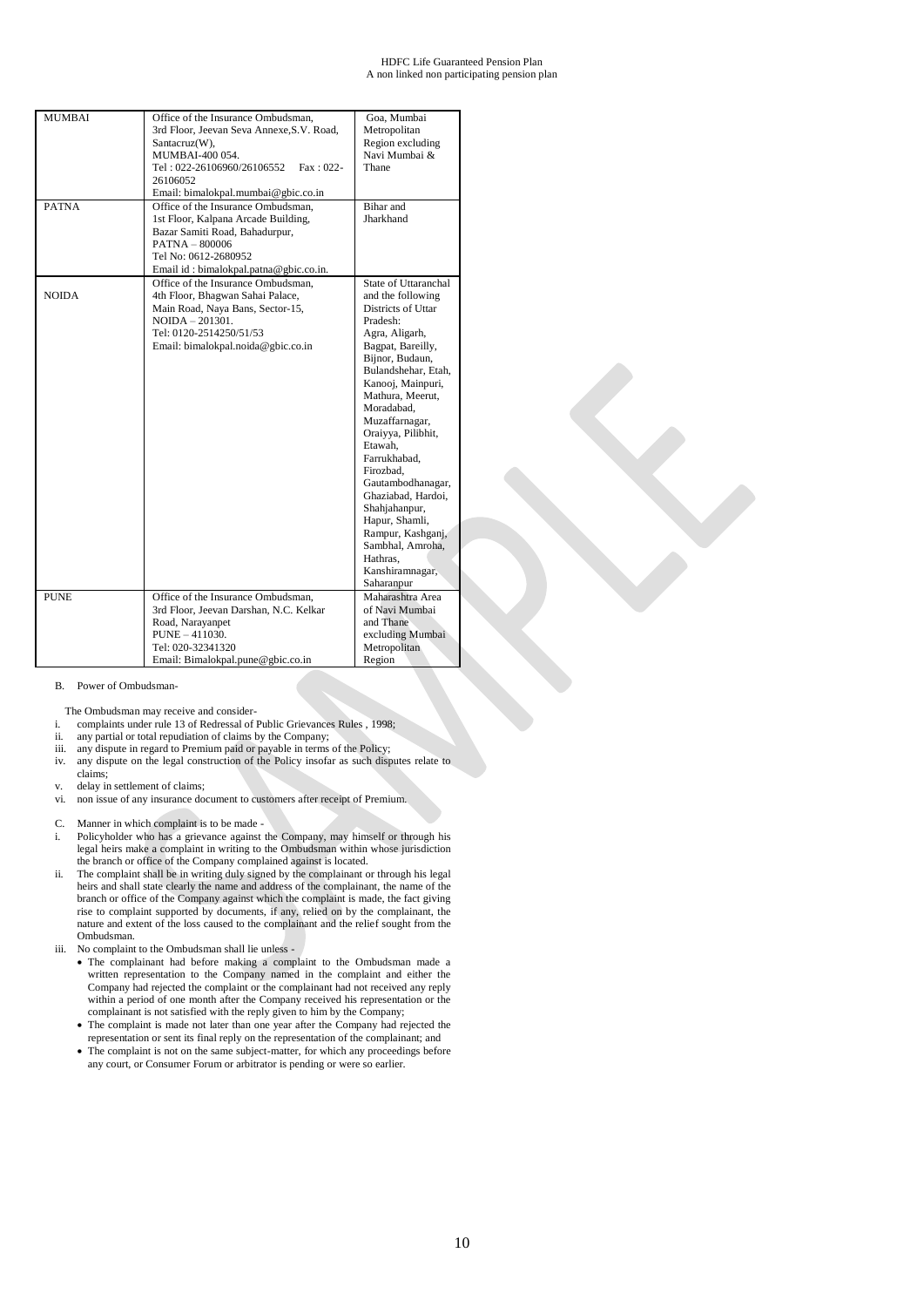#### Annexure I

### **Section 39 - Nomination by policyholder**

Nomination of a life insurance Policy is as below in accordance with Section 39 of the Insurance Act, 1938 as amended by Insurance Laws (Amendment) Act, 2015 dated 23.03.2015. The extant provisions in this regard are as follows:

- (1) The policyholder of a life insurance on his own life may nominate a person or persons to whom money secured by the policy shall be paid in the event of his death.
- (2) Where the nominee is a minor, the policyholder may appoint any person to receive the money secured by the policy in the event of policyholder's death during the minority of the nominee. The manner of appointment to be laid down by the insurer.
- (3) Nomination can be made at any time before the maturity of the policy.
- (4) Nomination may be incorporated in the text of the policy itself or may be endorsed on the policy communicated to the insurer and can be registered by the insurer in the records relating to the policy.
- (5) Nomination can be cancelled or changed at any time before policy matures, by an endorsement or a further endorsement or a will as the case may be.
- (6) A notice in writing of Change or Cancellation of nomination must be delivered to the insurer for the insurer to be liable to such nominee. Otherwise, insurer will not be liable if a bonafide payment is made to the person named in the text of the policy or in the registered records of the insurer.
- (7) Fee to be paid to the insurer for registering change or cancellation of a nomination can be specified by the Authority through Regulations.
- (8) On receipt of notice with fee, the insurer should grant a written acknowledgement to the policyholder of having registered a nomination or cancellation or change thereof.
- (9) A transfer or assignment made in accordance with Section 38 shall automatically cancel the nomination except in case of assignment to the insurer or other transferee or assignee for purpose of loan or against security or its reassignment after repayment. In such case, the nomination will not get cancelled to the extent of insurer's or transferee's or assignee's interest in the policy. The nomination will get revived on repayment of the loan.
- (10) The right of any creditor to be paid out of the proceeds of any policy of life insurance shall not be affected by the nomination.
- (11) In case of nomination by policyholder whose life is insured, if the nominees die before the policyholder, the proceeds are payable to policyholder or his heirs or legal representatives or holder of succession certificate.
- (12) In case nominee(s) survive the person whose life is insured, the amount secured by the policy shall be paid to such survivor(s).
- (13) Where the policyholder whose life is insured nominates his **a.** parents or **b.** spouse or **c.**  children or **d.** spouse and children **e.** or any of them the nominees are beneficially entitled to the amount payable by the insurer to the policyholder unless it is proved that policyholder could not have conferred such beneficial title on the nominee having regard to the nature of his title.
- (14) If nominee(s) die after the policyholder but before his share of the amount secured under the policy is paid, the share of the expired nominee(s) shall be payable to the heirs or legal representative of the nominee or holder of succession certificate of such nominee(s).
- (15) The provisions of sub-section 7 and 8 (13 and 14 above) shall apply to all life insurance policies maturing for payment after the commencement of Insurance Laws (Amendment) Act, 2015 (i.e 23.03.2015 ).
- (16) If policyholder dies after maturity but the proceeds and benefit of the policy has not been paid to him because of his death, his nominee(s) shall be entitled to the proceeds and benefit of the policy.
- (17) The provisions of Section 39 are not applicable to any life insurance policy to which Section 6 of Married Women's Property Act, 1874 applies or has at any time applied except where before or after Insurance Laws (Amendment) Act, 2015, a nomination is made in favour of spouse or children or spouse and children whether or not on the face of the policy it is mentioned that it is made under Section 39. Where nomination is intended to be made to spouse or children or spouse and children under Section 6 of MWP Act, it should be specifically mentioned on the policy. In such a case only, the provisions of Section 39 will not apply.

**Disclaimer: This is not a comprehensive list of amendments of Insurance Laws (Amendment) Act, 2015 and only a simplified version prepared for general information. Policy Holders are advised to refer to Insurance Laws (Amendment) Act, 2015 dated 23.03.2015 for complete and accurate details.**